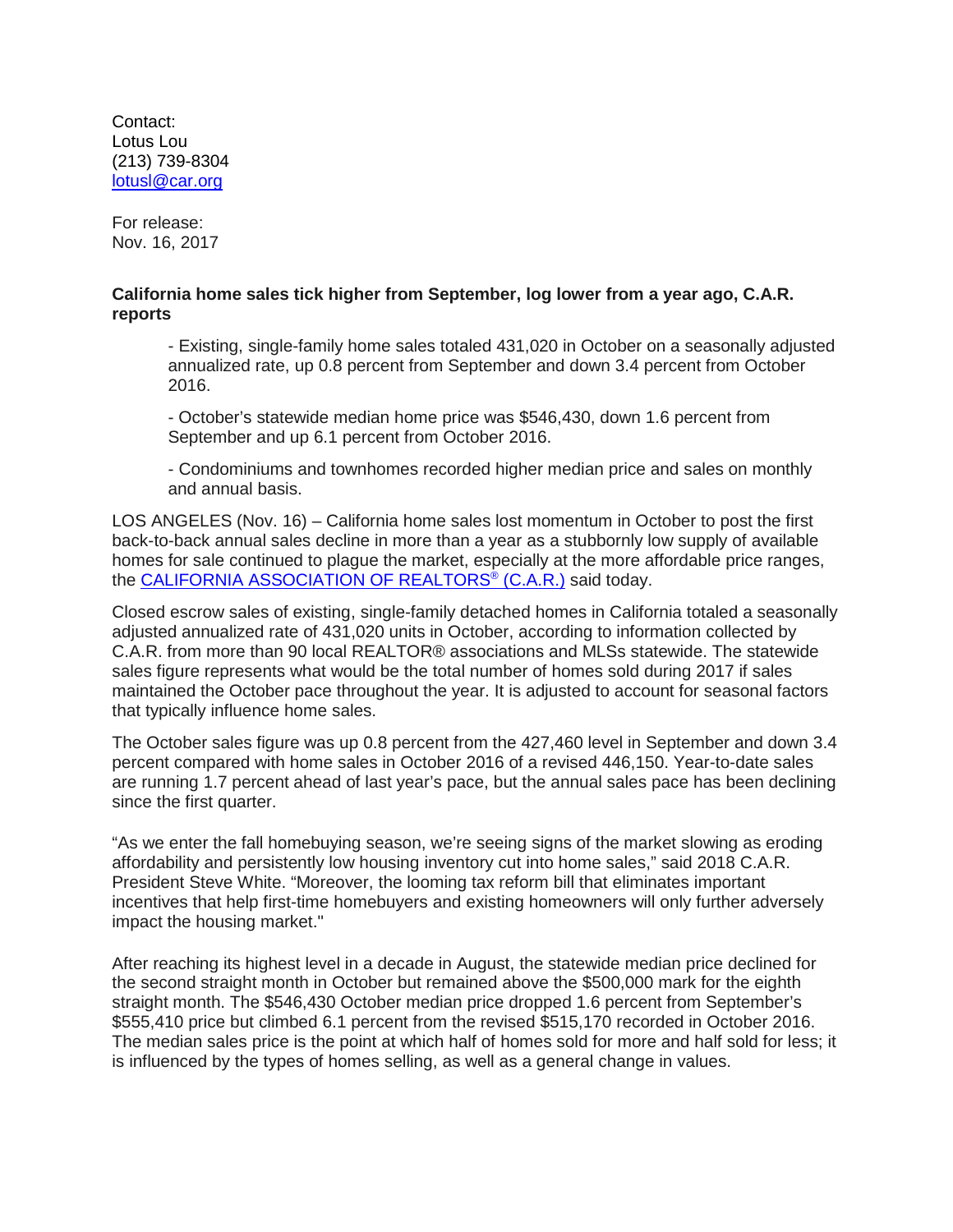"While October's year-to-year price gain was the lowest in five months, we're still seeing solid price increases, especially in the San Francisco Bay Area. In fact, 20 of the tracked counties recorded strong double-digit, annual price gains," said C.A.R. Senior Vice President and Chief Economist Leslie-Appleton-Young. "As for home sales, we expect to see year-over-year sales softening in the upcoming months, primarily because of the high sales levels posted in October and November of 2016."

Other key points from C.A.R.'s October 2017 resale housing report include:

- All of the major regions reversed September's sales declines and experienced month-tomonth and annual sales increases, with sales in the Inland Empire increasing 5.5 percent from a year ago, the Los Angeles metro region increasing 2.6 percent from October 2016, and sales in the San Francisco Bay Area rising 0.5 percent from last year.
- In general, home prices across the state continued to grow in October. Forty-seven of the 51 reported counties recorded a year-over-year price increase, with 20 of them growing at double-digit rates.
- Statewide active listings continued to decline in October, dropping 11.5 percent from a year ago. Since the beginning of the year, active listings have declined by more than 10 percent every month, and the number of available listings for sale has trended downward for more than two years.
- With housing inventory remaining at stubbornly low levels, the statewide unsold inventory index dropped from 3.4 months in October 2016 to 3.0 months in October 2017. The index measures the number of months needed to sell the supply of homes on the market at the current sales rate. The index stood at 3.2 months in September.
- At the regional level, the housing shortage in the San Francisco Bay Area and Southern California has been especially pronounced. Every single county in the Southern California region, with the exception of San Bernardino, had a reduction in listings from the previous year; active listings in Los Angeles, Orange, Riverside, and San Diego counties all declined by more than 16 percent compared to last year. Every county in the Bay Area had double-digit declines in active listings compared with last year, with Santa Clara experiencing a near-40 percent drop.
- With housing inventory remaining tight, the median number of days it took to sell a single-family home in October was 21 days compared with 29 days in October 2016.
- C.A.R.'s sales price-to-list price ratio\* was 98.9 percent statewide in October, 99.1 percent in September, and 98.3 percent in October 2016.
- The statewide price per square foot reached the highest level since 2007, with the average price per square foot\*\* for an existing, single-family home statewide at \$270 in October, up from \$252 in October 2016.
- San Francisco had the highest price per square foot in October at \$946/sq. ft., followed by San Mateo (\$888/sq. ft.), and Santa Clara (\$703/sq. ft.). At the other end of the spectrum, counties with the lowest price per square foot in October included Kern (\$133/sq. ft.), Glenn (\$134/sq. ft.), and Kings (\$137/sq. ft.).
- Mortgage rates edged higher in October as 30-year, fixed-mortgage interest rates averaged 3.90 percent in October, up from 3.81 percent in September and from 3.47 percent in October 2016, according to Freddie Mac. The five-year, adjustable-rate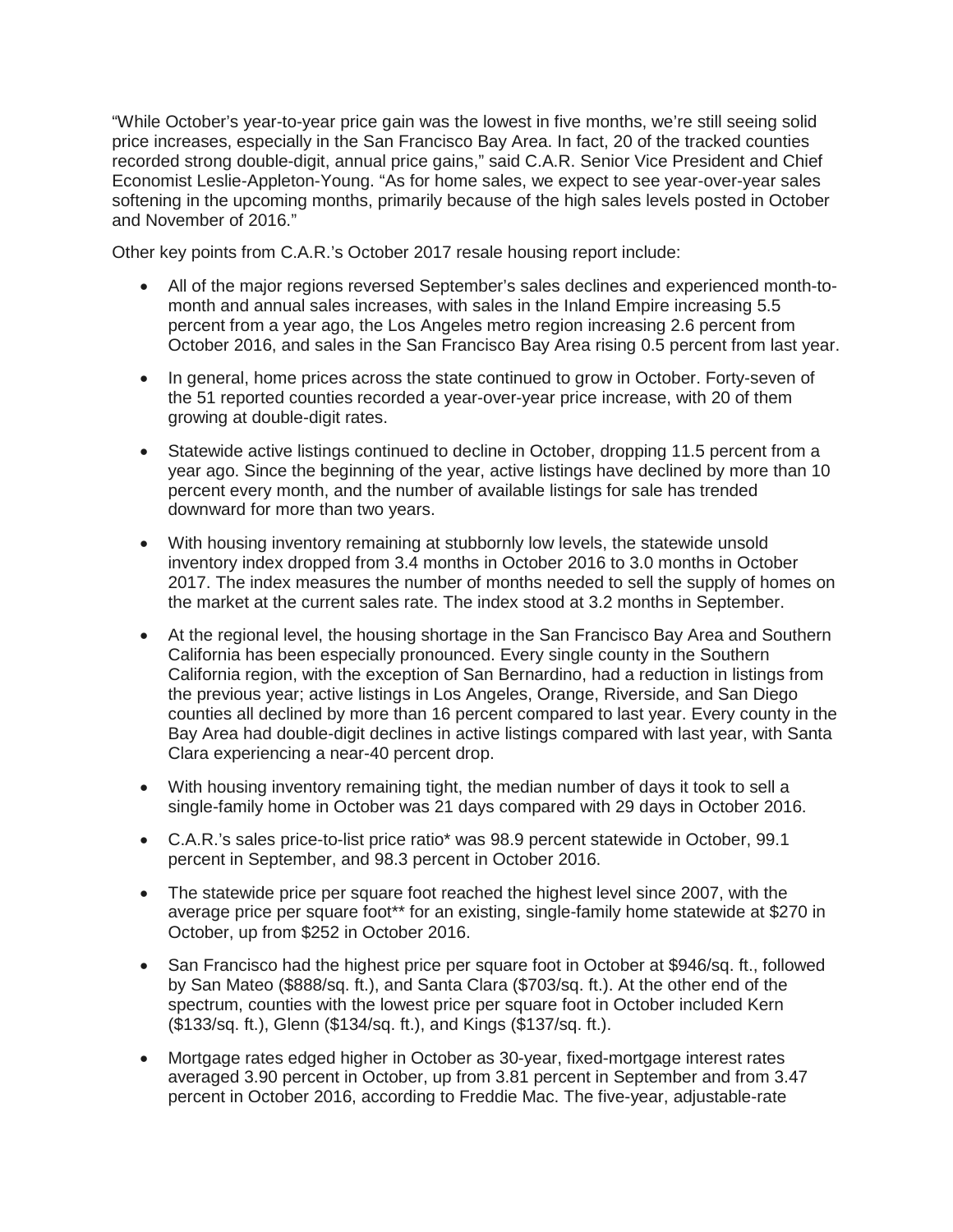mortgage interest rate also ticked higher in October to an average of 3.18 percent from 3.16 percent in September and from 2.83 percent in October 2016.

## **Graphics (click links to open):**

- [Calif. historical existing home sales.](https://www.car.org/-/media/CAR/Documents/Your%20CAR/Powerpoint/News%20releases/Oct2017sales1)
- [Calif. historical median home price.](https://www.car.org/-/media/CAR/Documents/Your%20CAR/Powerpoint/News%20releases/Oct2017sales2)
- [Sales performance by price segments.](https://www.car.org/-/media/CAR/Documents/Your%20CAR/Powerpoint/News%20releases/Oct2017sales3)
- [Home price growth moderating.](https://www.car.org/-/media/CAR/Documents/Your%20CAR/Powerpoint/News%20releases/Oct2017sales4)
- [Housing inventory continues to decline.](https://www.car.org/-/media/CAR/Documents/Your%20CAR/Powerpoint/News%20releases/Oct2017sales5)

Note: The County MLS median price and sales data in the tables are generated from a survey of more than 90 associations of REALTORS® throughout the state, and represent statistics of existing single-family detached homes only. County sales data are not adjusted to account for seasonal factors that can influence home sales. Movements in sales prices should not be interpreted as changes in the cost of a standard home. The median price is where half sold for more and half sold for less; medians are more typical than average prices, which are skewed by a relatively small share of transactions at either the lower-end or the upper-end. Median prices can be influenced by changes in cost, as well as changes in the characteristics and the size of homes sold. The change in median prices should not be construed as actual price changes in specific homes.

\*Sales-to-list price ratio is an indicator that reflects the negotiation power of home buyers and home sellers under current market conditions. The ratio is calculated by dividing the final sales price of a property by its last list price and is expressed as a percentage. A sales-to-list ratio with 100 percent or above suggests that the property sold for more than the list price, and a ratio below 100 percent indicates that the price sold below the asking price.

\*\*Price per square foot is a measure commonly used by real estate agents and brokers to determine how much a square foot of space a buyer will pay for a property. It is calculated as the sale price of the home divided by the number of finished square feet. C.A.R. currently tracks price-per-square foot statistics for 39 counties.

Leading the way…® in California real estate for more than 110 years, the CALIFORNIA ASSOCIATION OF REALTORS® [\(www.car.org\)](http://www.car.org/) is one of the largest state trade organizations in the United States with more than 190,000 members dedicated to the advancement of professionalism in real estate. C.A.R. is headquartered in Los Angeles.

# # #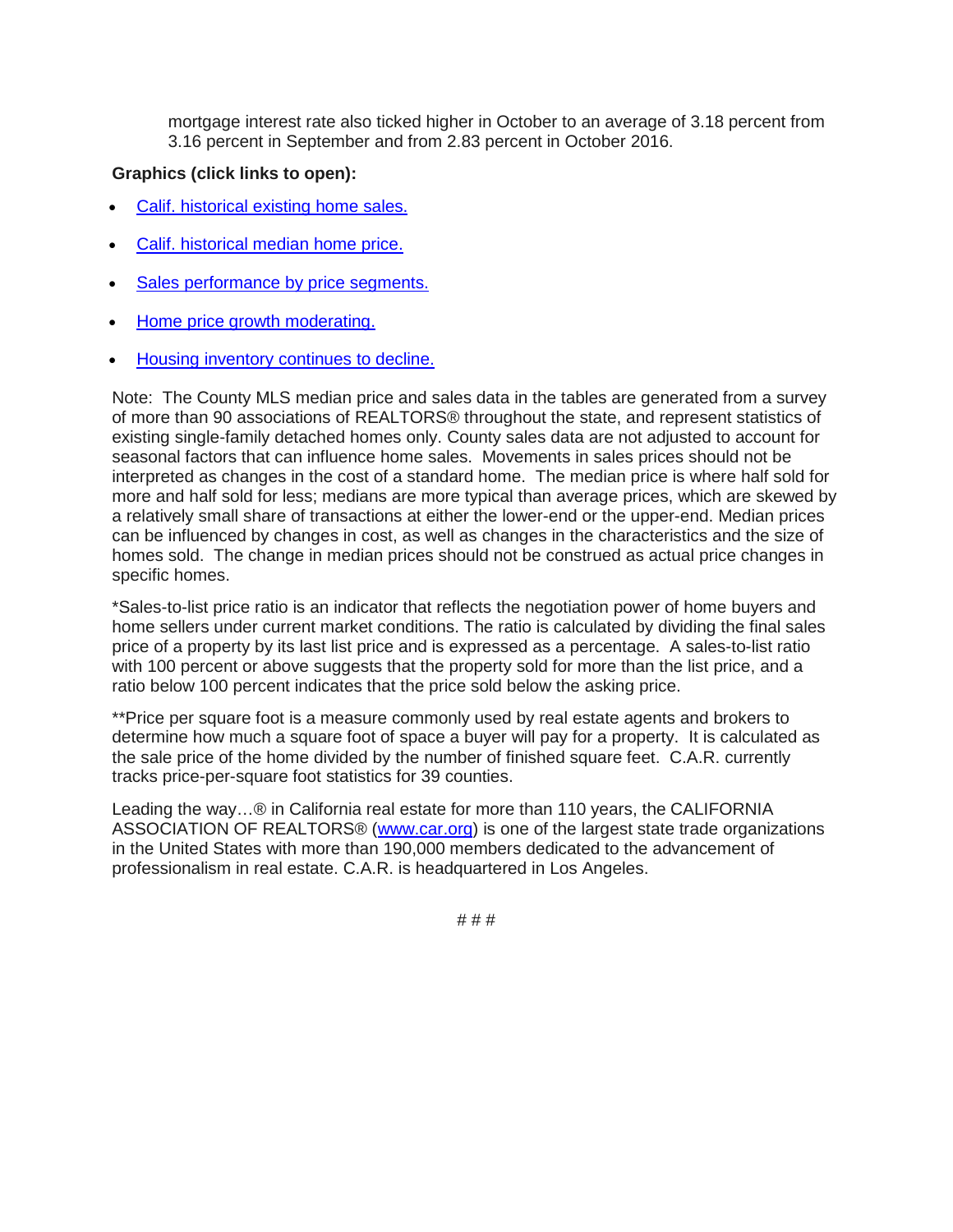## **October 2017 County Sales and Price Activity (Regional and condo sales data not seasonally adjusted)**

| October 2017                     | Median Sold Price of Existing Single-Family Homes |               |              |              |              | <b>Sales</b>         |               |                      |                      |
|----------------------------------|---------------------------------------------------|---------------|--------------|--------------|--------------|----------------------|---------------|----------------------|----------------------|
| State/Region/County              | Oct.<br>2017                                      | Sept.<br>2017 |              | Oct.<br>2016 |              | <b>Price</b><br>MTM% | Price<br>YTY% | <b>Sales</b><br>MTM% | <b>Sales</b><br>YTY% |
|                                  |                                                   |               |              |              |              | Chg                  | Chg           | Chg                  | Chg                  |
| Calif. Single-family home (SAAR) | \$546,430                                         | \$555,410     |              | \$515,170    | $\mathsf{r}$ | $-1.6%$              | 6.1%          | 0.8%                 | $-3.4%$              |
| Calif. Condo/Townhomes           | \$450,840                                         | \$450,150     | r            | \$419,820    | $\mathsf{r}$ | 0.2%                 | 7.4%          | 0.6%                 | 3.3%                 |
| Los Angeles Metro Area           | \$492,340                                         | \$504,990     |              | \$464,110    | $\mathsf{r}$ | 1.0%                 | 8.9%          | 1.6%                 | 2.6%                 |
| <b>Inland Empire</b>             | \$342,130                                         | \$343,260     |              | \$314,210    | $\mathsf{r}$ | $-0.3%$              | 8.9%          | 1.4%                 | 5.5%                 |
| San Francisco Bay Area           | \$892,720                                         | \$852,230     |              | \$803,190    |              | 4.8%                 | 11.1%         | 3.6%                 | 0.5%                 |
|                                  |                                                   |               |              |              |              |                      |               |                      |                      |
| San Francisco Bay Area           |                                                   |               |              |              |              |                      |               |                      |                      |
| Alameda                          | \$862,450                                         | \$853,000     |              | \$775,000    |              | 1.1%                 | 11.3%         | 22.5%                | 12.2%                |
| Contra-Costa                     | \$615,000                                         | \$605,000     |              | \$535,650    |              | 1.7%                 | 14.8%         | 2.3%                 | 6.1%                 |
| Marin                            | \$1,252,500                                       | \$1,250,000   |              | \$1,225,000  |              | 0.2%                 | 2.2%          | $-4.0%$              | $-17.1%$             |
| Napa                             | \$649,000                                         | \$632,500     |              | \$618,250    |              | 2.6%                 | 5.0%          | $-24.5%$             | $-24.5%$             |
| San Francisco                    | \$1,594,000                                       | \$1,350,000   |              | \$1,407,500  |              | 18.1%                | 13.3%         | 39.4%                | 2.7%                 |
| San Mateo                        | \$1,522,500                                       | \$1,400,500   |              | \$1,350,000  |              | 8.7%                 | 12.8%         | 4.4%                 | $-2.3%$              |
| Santa Clara                      | \$1,242,500                                       | \$1,180,000   |              | \$1,047,500  |              | 5.3%                 | 18.6%         | $-7.1%$              | $-5.7%$              |
| Solano                           | \$415,000                                         | \$422,500     |              | \$392,500    |              | $-1.8%$              | 5.7%          | 6.3%                 | 1.2%                 |
| Sonoma                           | \$645,000                                         | \$620,000     |              | \$595,000    |              | 4.0%                 | 8.4%          | $-13.4%$             | $-7.4%$              |
| Southern California              |                                                   |               |              |              |              |                      |               |                      |                      |
| Los Angeles                      | \$580,360                                         | \$606,110     | r            | \$536,760    | $\mathsf{r}$ | $-4.2%$              | 8.1%          | 7.0%                 | 3.1%                 |
| Orange                           | \$786,000                                         | \$799,000     |              | \$750,000    |              | $-1.6%$              | 4.8%          | $-8.4%$              | $-1.6%$              |
| Riverside                        | $\overline{$}382,500$                             | \$385,700     |              | \$355,950    |              | $-0.8%$              | 7.5%          | 1.3%                 | 1.0%                 |
| San Bernardino                   | \$274,450                                         | \$279,000     |              | \$245,000    |              | $-1.6%$              | 12.0%         | 1.6%                 | 12.5%                |
| San Diego                        | \$603,000                                         | \$605,000     |              | \$576,620    |              | $-0.3%$              | 4.6%          | 3.5%                 | 1.9%                 |
| Ventura                          | \$635,000                                         | \$609,000     |              | \$599,000    |              | 4.3%                 | 6.0%          | $-4.7%$              | $-7.5%$              |
| <b>Central Coast</b>             |                                                   |               |              |              |              |                      |               |                      |                      |
| Monterey                         | \$575,000                                         | \$569,900     |              | \$499,900    |              | 0.9%                 | 15.0%         | 10.1%                | 10.1%                |
| San Luis Obispo                  | \$560,000                                         | \$607,500     |              | \$538,500    |              | $-7.8%$              | 4.0%          | $-5.8%$              | 12.0%                |
| Santa Barbara                    | \$653,000                                         | \$707,000     |              | \$595,000    |              | $-7.6%$              | 9.7%          | $-6.2%$              | 14.7%                |
| Santa Cruz                       | \$867,000                                         | \$845,000     |              | \$799,900    |              | 2.6%                 | 8.4%          | 3.4%                 | 34.3%                |
| <b>Central Valley</b>            |                                                   |               |              |              |              |                      |               |                      |                      |
| Fresno                           | \$254,950                                         | \$265,000     | $\mathsf{r}$ | \$240,000    | $\mathsf{r}$ | $-3.8%$              | 6.2%          | $-0.8%$              | 6.4%                 |
| Glenn                            | \$215,000                                         | \$207,500     |              | \$185,050    |              | 3.6%                 | 16.2%         | $-31.8%$             | $-16.7%$             |
| Kern                             | \$229,500                                         | \$234,700     |              | \$227,000    |              | $-2.2%$              | 1.1%          | $-1.0%$              | 8.3%                 |
| Kings                            | \$213,500                                         | \$223,000     |              | \$217,000    |              | $-4.3%$              | $-1.6%$       | 1.2%                 | $-1.2%$              |
| Madera                           | \$251,980                                         | \$269,900     | $\mathsf{r}$ | \$225,000    | $\mathsf{r}$ | $-6.6%$              | 12.0%         | $-16.9%$             | $-21.6%$             |
| Merced                           | \$250,000                                         | \$260,000     |              | \$233,250    |              | $-3.8%$              | 7.2%          | $-5.8%$              | 7.4%                 |
| Placer                           | \$455,000                                         | \$450,000     |              | \$436,000    |              | 1.1%                 | 4.4%          | 1.3%                 | 10.5%                |
| Sacramento                       | \$349,900                                         | \$347,750     |              | \$320,000    |              | 0.6%                 | 9.3%          | $-2.7%$              | $-4.3%$              |
| San Benito                       | \$545,000                                         | \$508,500     |              | \$506,000    |              | 7.2%<br>7.7%         |               | 27.5%                | 8.5%                 |
| San Joaquin                      | \$340,000                                         | \$355,000     |              | \$320,000    |              | $-4.2%$              | 6.3%          | $-2.9%$              | 3.3%                 |
| Stanislaus                       | \$295,000                                         | \$295,000     |              | \$280,000    |              | 0.0%                 | 5.4%          | $-3.7%$              | 2.5%                 |
| Tulare                           | \$225,000                                         | \$229,950     |              | \$205,000    |              | $-2.2%$              | 9.8%          | $-9.2%$              | 17.4%                |
| <b>Other Calif. Counties</b>     |                                                   |               |              |              |              |                      |               |                      |                      |
| Amador                           | \$309,000                                         | \$315,000     |              | \$276,500    |              | $-1.9%$              | 11.8%         | 9.3%                 | 5.4%                 |
| <b>Butte</b>                     | \$307,700                                         | \$311,900     |              | \$293,000    |              | $-1.3%$              | 5.0%          | 7.3%                 | $-15.2%$             |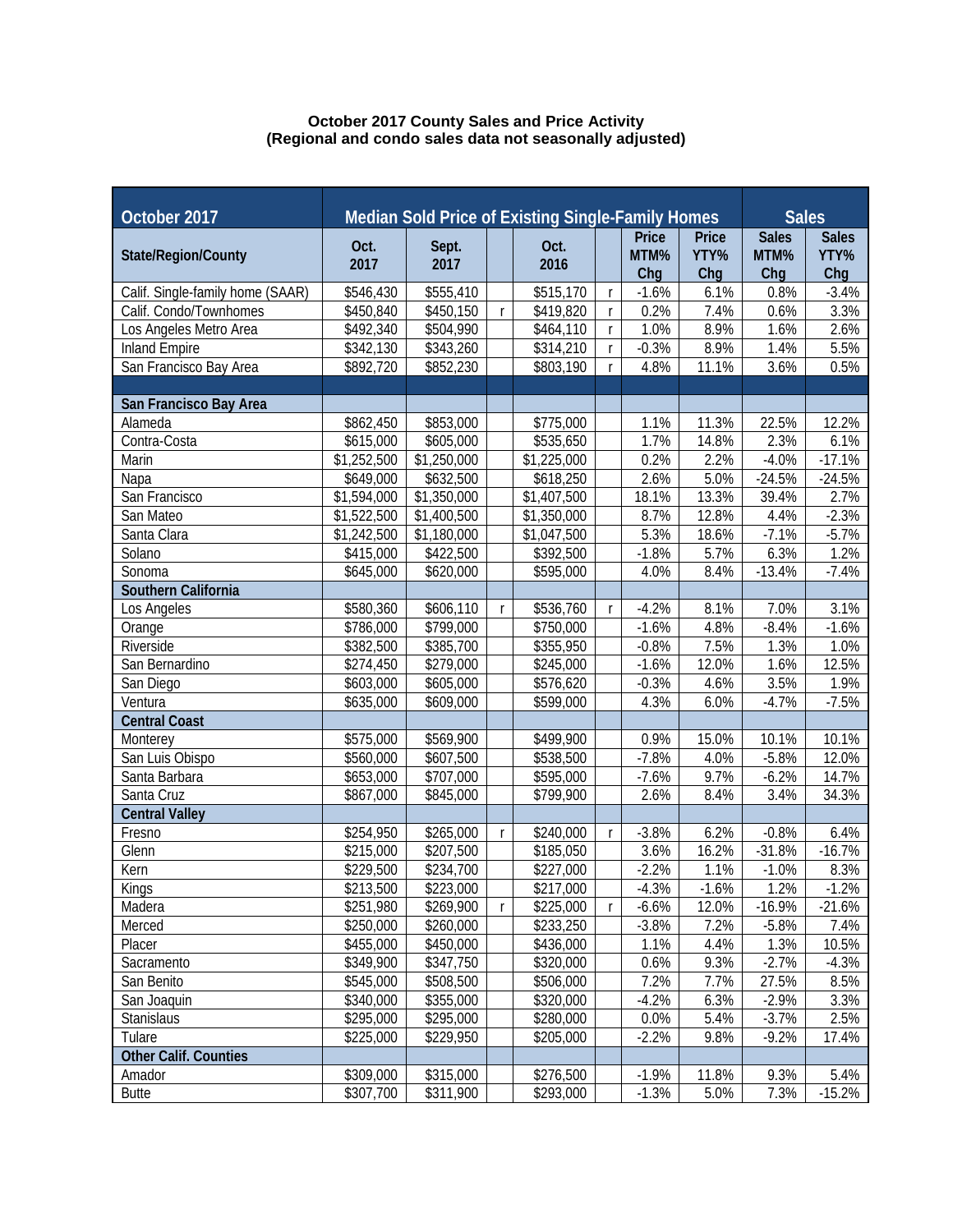| Calaveras     | \$298,000 | \$340,000 | \$300,050 | $-12.4%$ | $-0.7%$  | 7.2%     | 2.0%     |
|---------------|-----------|-----------|-----------|----------|----------|----------|----------|
| Del Norte     | \$220,000 | \$224,300 | \$264,500 | $-1.9%$  | $-16.8%$ | 38.9%    | 31.6%    |
| El Dorado     | \$445,000 | \$449,950 | \$419,000 | $-1.1%$  | 6.2%     | $-2.5%$  | 6.4%     |
| Humboldt      | \$305,450 | \$325,000 | \$305,000 | $-6.0\%$ | 0.1%     | $-2.5%$  | 5.5%     |
| Lake          | \$257,500 | \$234,250 | \$262,500 | 9.9%     | $-1.9%$  | $-18.6%$ | $-10.3%$ |
| Lassen        | \$160,000 | \$145,500 | \$142,500 | 10.0%    | 12.3%    | $-3.6%$  | 68.8%    |
| Mariposa      | \$275,000 | \$299,000 | \$267,250 | $-8.0\%$ | 2.9%     | 57.1%    | $-21.4%$ |
| Mendocino     | \$405,000 | \$419,000 | \$360,000 | $-3.3%$  | 12.5%    | $-22.2%$ | 4.3%     |
| Mono          | \$715,000 | \$632,500 | \$379,000 | 13.0%    | 88.7%    | $-31.8%$ | 66.7%    |
| Nevada        | \$388,500 | \$410,000 | \$360,000 | $-5.2%$  | 7.9%     | 10.3%    | 6.3%     |
| <b>Plumas</b> | \$320,000 | \$275,000 | \$215,000 | 16.4%    | 48.8%    | 14.6%    | 34.3%    |
| Shasta        | \$255,000 | \$244,900 | \$249,000 | 4.1%     | 2.4%     | $-0.8%$  | 9.2%     |
| Siskiyou      | \$217,500 | \$187,500 | \$182,500 | 16.0%    | 19.2%    | $-10.2%$ | 0.0%     |
| Sutter        | \$285,000 | \$275,000 | \$250,500 | 3.6%     | 13.8%    | 8.3%     | 8.3%     |
| Tehama        | \$210,000 | \$191,750 | \$163,000 | 9.5%     | 28.8%    | 34.4%    | 22.9%    |
| Tuolumne      | \$266,000 | \$282,000 | \$221,000 | $-5.7%$  | 20.4%    | 13.4%    | 45.3%    |
| Yolo          | \$445,500 | \$432,000 | \$381,250 | 3.1%     | 16.9%    | 0.0%     | 15.2%    |
| Yuba          | \$271,950 | \$274,900 | \$236,000 | $-1.1%$  | 15.2%    | 8.9%     | 8.9%     |

r = revised

NA = not available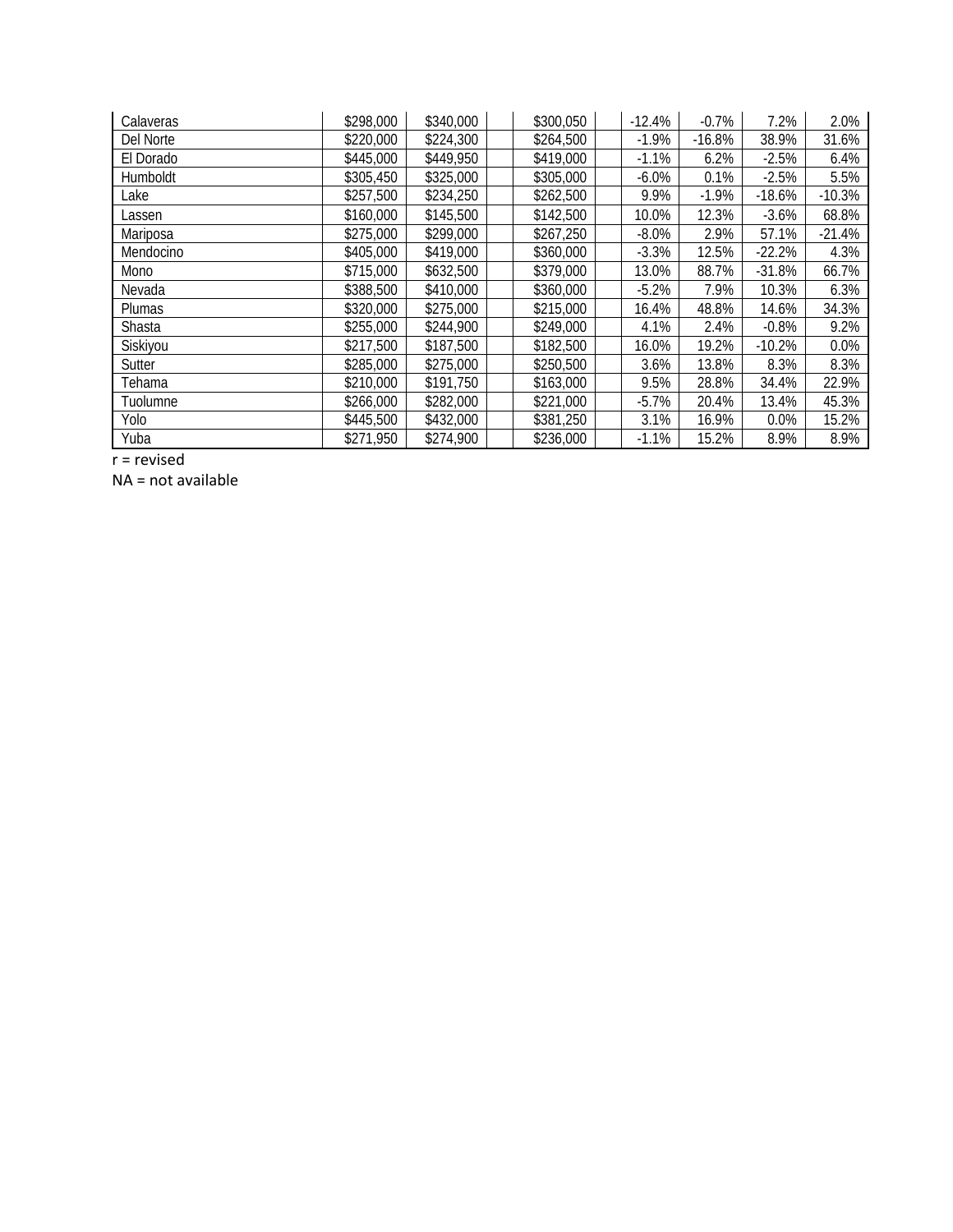## **October 2017 County Unsold Inventory and Time on Market (Regional and condo sales data not seasonally adjusted)**

| October 2017                    | <b>Unsold Inventory Index</b> |                  |  |              | <b>Median Time on Market</b> |              |               |  |                                              |  |
|---------------------------------|-------------------------------|------------------|--|--------------|------------------------------|--------------|---------------|--|----------------------------------------------|--|
|                                 |                               |                  |  |              |                              |              |               |  |                                              |  |
| State/Region/County             | Oct.<br>2017                  | Sept.<br>2017    |  | Oct.<br>2016 |                              | Oct.<br>2017 | Sept.<br>2017 |  | Oct.<br>2016                                 |  |
| Calif. Single-family home       | 3.0                           | 3.2              |  | 3.4          | $\mathsf{r}$                 | 21.0         | 20.0          |  | 29.0<br>$\mathsf{r}$                         |  |
| Calif. Condo/Townhomes          | 2.3                           | 2.4              |  | 2.8          | $\mathsf{r}$                 | 16.0         | 15.0          |  | 27.0<br>$\mathsf{r}$                         |  |
| Los Angeles Metro Area          | 3.3                           | 3.4              |  | 3.8          | $\mathsf{r}$                 | 27.0         | 24.0          |  | 42.0<br>$\mathsf{r}$                         |  |
| <b>Inland Empire</b>            | 3.6                           | 3.7              |  | 4.3          |                              | 31.0         | 27.0          |  | 44.0<br>$\mathsf{r}$                         |  |
| San Francisco Bay Area          | 1.9                           | 2.2              |  | 2.3          |                              | 20.0         | 16.0          |  | 15.0<br>$\mathsf{r}$                         |  |
|                                 |                               |                  |  |              |                              |              |               |  | $\Gamma$                                     |  |
| San Francisco Bay Area          |                               |                  |  |              |                              |              |               |  |                                              |  |
| Alameda                         | 1.5                           | 2.1              |  | 1.9          |                              | 13.0         | 13.0          |  | 15.0<br>$\mathsf{r}$                         |  |
| Contra Costa                    | 2.0                           | 2.2              |  | 2.4          |                              | 15.0         | 14.0          |  | 15.0<br>$\mathsf r$                          |  |
| Marin                           | 2.8                           | 3.4              |  | 2.6          |                              | 29.0         | 38.0          |  | 33.0<br>$\mathsf{r}$                         |  |
| Napa                            | 5.5                           | 4.6              |  | 4.5          |                              | 61.0         | 49.5          |  | 60.0<br>$\mathsf{r}$                         |  |
| San Francisco                   | 1.6                           | 2.6              |  | 2.1          |                              | 14.0         | 15.0          |  | 16.0<br>$\mathsf{r}$                         |  |
| San Mateo                       | 1.7                           | 1.9              |  | 2.1          |                              | 11.0         | 11.0          |  | 14.0<br>$\mathsf{r}$                         |  |
| Santa Clara                     | 1.4                           | 1.4              |  | 2.0          |                              | 9.0          | 10.0          |  | 14.0<br>$\mathsf{r}$                         |  |
| Solano                          | 2.0                           | 2.4              |  | 2.7          |                              | 36.0         | 34.0          |  | 40.0<br>$\mathsf{r}$                         |  |
| Sonoma                          | 2.8                           | 3.0              |  | 2.9          |                              | 39.0         | 41.0          |  | 47.0<br>$\mathsf{r}$                         |  |
| Southern California             |                               |                  |  |              |                              |              |               |  |                                              |  |
| Los Angeles                     | 2.9                           | 3.1              |  | 3.5          |                              | 21.0         | 19.0          |  | 34.0<br>$\mathsf{r}$                         |  |
| Orange                          | 3.1                           | 3.1              |  | 3.6          |                              | 28.0         | 26.0          |  | 48.0<br>$\mathsf{r}$                         |  |
| Riverside                       | $\overline{3.7}$              | $\overline{3.7}$ |  | 4.5          |                              | 29.0         | 26.0          |  | 46.0<br>$\mathsf{r}$                         |  |
| San Bernardino                  | $\overline{3.5}$              | $\overline{3.6}$ |  | 4.0          |                              | 34.0         | 27.0          |  | 41.0<br>$\mathsf{r}$                         |  |
| San Diego                       | $\overline{2.7}$              | $\overline{3.0}$ |  | 3.3          |                              | 19.0         | 16.0          |  | 19.0<br>$\mathsf{r}$                         |  |
| Ventura                         | 4.6                           | 4.7              |  | 4.5          |                              | 51.0         | 50.0          |  | 58.0<br>$\mathsf{r}$                         |  |
| <b>Central Coast</b>            |                               |                  |  |              |                              |              |               |  |                                              |  |
| Monterey                        | 4.1                           | 4.7              |  | 4.9          |                              | 25.0         | 27.0          |  | 36.0<br>$\mathsf{r}$                         |  |
| San Luis Obispo                 | 4.0                           | 3.9              |  | 4.8          |                              | 30.5         | 32.0          |  | 34.0<br>$\mathsf{r}$                         |  |
| Santa Barbara                   | 4.2                           | 4.1              |  | 5.1          |                              | 26.0         | 31.0          |  | 29.0<br>$\mathsf{r}$                         |  |
| Santa Cruz                      | 2.9                           | 3.4              |  | 3.8          |                              | 19.0         | 18.0          |  | 33.0<br>$\mathsf{r}$                         |  |
| <b>Central Valley</b><br>Fresno | 3.0                           | 3.1              |  | 3.7          |                              |              | 12.0          |  |                                              |  |
| Glenn                           | 5.5                           | 3.5              |  | 5.0          |                              | 16.0<br>47.0 | 30.5          |  | 18.0<br>$\mathsf{r}$<br>40.5<br>$\mathsf{r}$ |  |
| Kern                            | 3.4                           | 3.5              |  | 4.1          |                              | 26.0         | 22.0          |  | 31.0<br>$\mathsf{r}$                         |  |
| Kings                           | 3.4                           | 3.3              |  | 3.4          |                              | 24.5         | 23.0          |  | 17.0<br>$\mathsf{r}$                         |  |
| Madera                          | 4.9                           | 5.5              |  | 4.5          |                              | 23.0         | 22.0          |  | 35.5<br>T.                                   |  |
| Merced                          | 3.2                           | 2.8              |  | 3.0          |                              | 19.0         | 14.0          |  | 36.0<br>r                                    |  |
| Placer                          | 2.5                           | 2.8              |  | 2.9          |                              | 20.0         | 17.0          |  | 20.0<br>r.                                   |  |
| Sacramento                      | 2.5                           | 2.6              |  | 2.4          |                              | 13.0         | 13.0          |  | 15.0<br>r.                                   |  |
| San Benito                      | 3.5                           | 4.5              |  | 3.8          |                              | 36.0         | 13.0          |  | 25.0<br>T.                                   |  |
| San Joaquin                     | 2.6                           | 2.6              |  | 2.9          |                              | 17.0         | 16.0          |  | 22.0<br>r                                    |  |
| Stanislaus                      | 2.6                           | 2.6              |  | 3.2          |                              | 15.0         | 18.0          |  | 18.0<br>r                                    |  |
| Tulare                          | 4.3                           | 3.7              |  | 4.3          |                              | 21.5         | 20.0          |  | 21.0<br>$\mathsf{r}$                         |  |
| Other Calif. Counties           |                               |                  |  |              |                              |              |               |  |                                              |  |
| Amador                          | 4.2                           | 4.9              |  | 4.3          |                              | 38.0         | 46.0          |  | 48.5<br>r.                                   |  |
| <b>Butte</b>                    | 2.9                           | 3.4              |  | 2.9          |                              | 24.0         | 15.0          |  | 27.0<br>r.                                   |  |
| Calaveras                       | 5.3                           | 6.2              |  | 5.0          |                              | 58.5         | 41.0          |  | 55.5<br>$\mathsf{r}$                         |  |